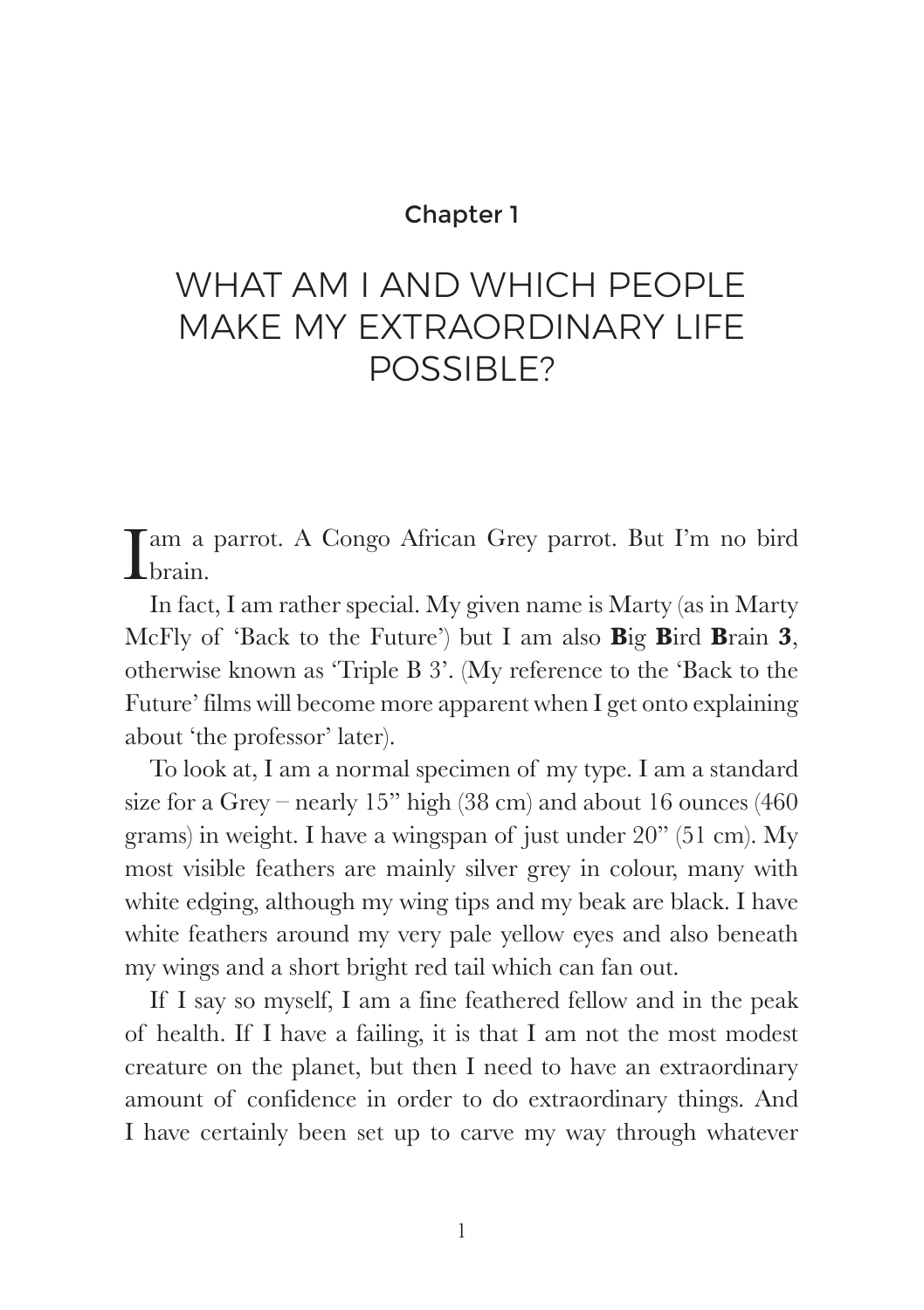challenges come my way whilst carrying out important missions and experiencing all sorts of amazing adventures.

To explain. Most of my life until recently centred around the British Zoo in London, where I was hatched, and the Research Centre of Parrot and Primate Behaviour attached to it, where I have been studied. But that is not a reason to feel sorry for me. I have been well cared for and chosen to be a unique and special entity. But, before getting into that, I had better fill in some background.

My main handler is a terrific young female academic in her late 20s called Zoe Cottrell who was brought up in Africa where her father still works as a British diplomat (although he is now nearing retirement) and she developed a fascination with wildlife. She is passionate about conserving the earth's natural resources, its habitats, animals and birds. Now based in London, she chose to become an animal and bird behavioural scientist and, as such, she is the definition of a round peg in a round hole.

As well as her serious work, she also has great fun teaching the parrots at the zoo to say entertaining things for the public like 'Let's boogie!' (accompanied by the lifting of alternate legs) and funny one-liners such as: 'Help, they've turned me into a parrot!'

Zoe actually owned an African Grey parrot as a pet during her time in Africa. She had been with her father one day, walking through a market, when a trader had approached them trying to sell a baby Grey in a cage. Zoe, who was eight at the time, begged her father to let her have it. He, of course, knew it would have been snatched from the wild and did not want to encourage poaching but could see it was a young bird that might not survive if it was not taken up by a genuine bird lover.

His child was pleading with him – and what father can resist his little girl when she pleads with him? He bargained with the trader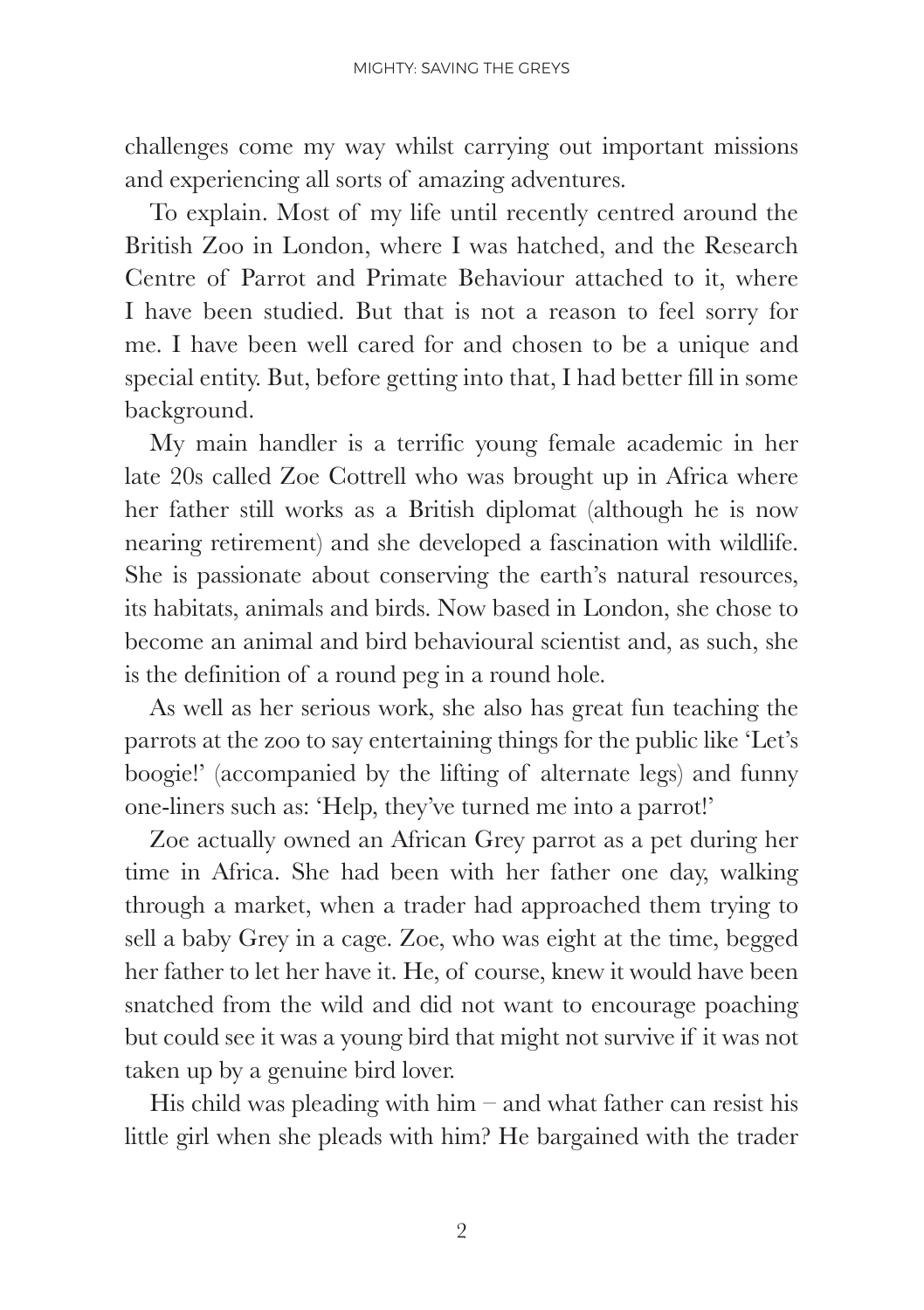and he and Zoe went home with the parrot, which Zoe looked after for the next 10 years. Sadly, shortly before Zoe was due to come to university in England, the bird had escaped, due to a careless cleaner. Zoe could only hope that it had found other Greys to live with back in the wild and was OK.

Zoe had been a very conscientious student of animal and bird behaviour, obtaining a first class Bachelor of Science degree, a good master's degree and a doctorate in ethology (the study of animals). Her lab research work, attached to the zoo, involves her testing the brain power of two of the most intelligent animals after humans – African Grey parrots and chimpanzees. So, she spends a lot of her days seeing what tasks it is possible to teach the birds and the apes to do – and recording successful experiments. One of the tricks she has taught a few of the parrots to do is to pick up small change posted via a chute from members of the public which the public then see the birds place in money boxes. The money collected this way then goes towards the upkeep of the birds.

Zoe wears her hair in a no-nonsense bob-cut, which works well for her because she has a pert face and thick hair and she is a nononsense sort of individual. Most of the time she wears spectacles, (which are something of a puzzle to animals who can't resist trying to remove them). She also has contact lenses, although she usually only bothers with them when she is socialising. She can be intense, but she does have a sense of humour and a lovely smile.

Although we parrots can't 'smile' in the same way that humans can, we can express our joy about things with our body language and by squeaking, whistling and calling out and also, when we are excited, we often shake our heads and the pupils in our eyes tend to dilate and expand. There is no mistaking when we are happy!

Zoe has taken to calling me 'Mighty', rather than 'Marty' to reflect my new found status and also her aspirations for me.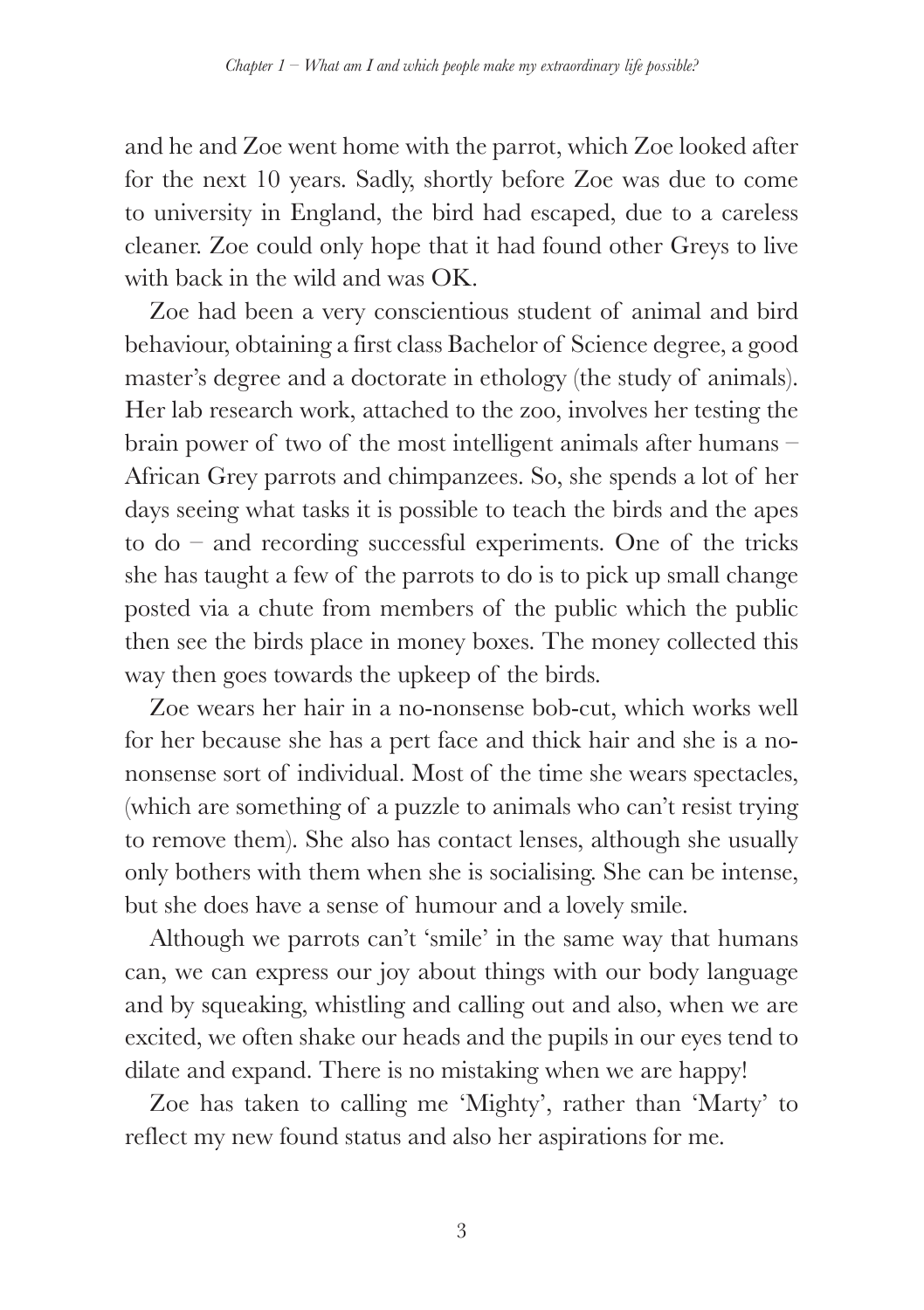She works for the person who bred me, a slightly 'off-the-wall' professor who has probably spent too much time with us animals and not enough with his own kind over the years, but that just makes him more loveable. His name is Leon Keller but most people either call him 'the prof' or Leo. The prof is a wiry man with piercing eyes and a beard, most usually to be found chatting to, training or playing with his charges when not writing bids for grant funding or academic papers or preparing or delivering talks. Outwardly he is a mild mannered and slightly eccentric individual although, as I have got to know him better, I have realised that he does have a steely inner resolve to his character. But, he is a joy to work with as he has such an instinctive way with birds and animals.

The prof's most recent talk, delivered over the internet, was entitled 'The kindness of African Grey parrots'. He recounted an experiment in which two Greys were in separate chambers with a small access hole to a researcher and a small access hole to each other. The parrots had each learnt to accept a token from one researcher and give it to another in order to receive food. When one parrot's access hole to the researchers was sealed up, it gave its tokens to the other parrot so that it could receive the food from the second researcher. The prof concluded: "These parrots exhibit an extraordinary degree of co-operation and selflessness, traits that are rare in the animal kingdom. They are intrinsically motivated to help each other. Only the great apes have been known to behave in a similar way".

Swiss by birth, Leon was born and brought up in Basel, speaking German, French and English. (Basel, on the banks of the Rhine, is at the three-countries point where Switzerland, France and Germany meet). His home was very close to Basel's Zoological Gardens, which the locals affectionately call 'Zolli'. Leon used to spend a lot of time there, especially in school holidays, when he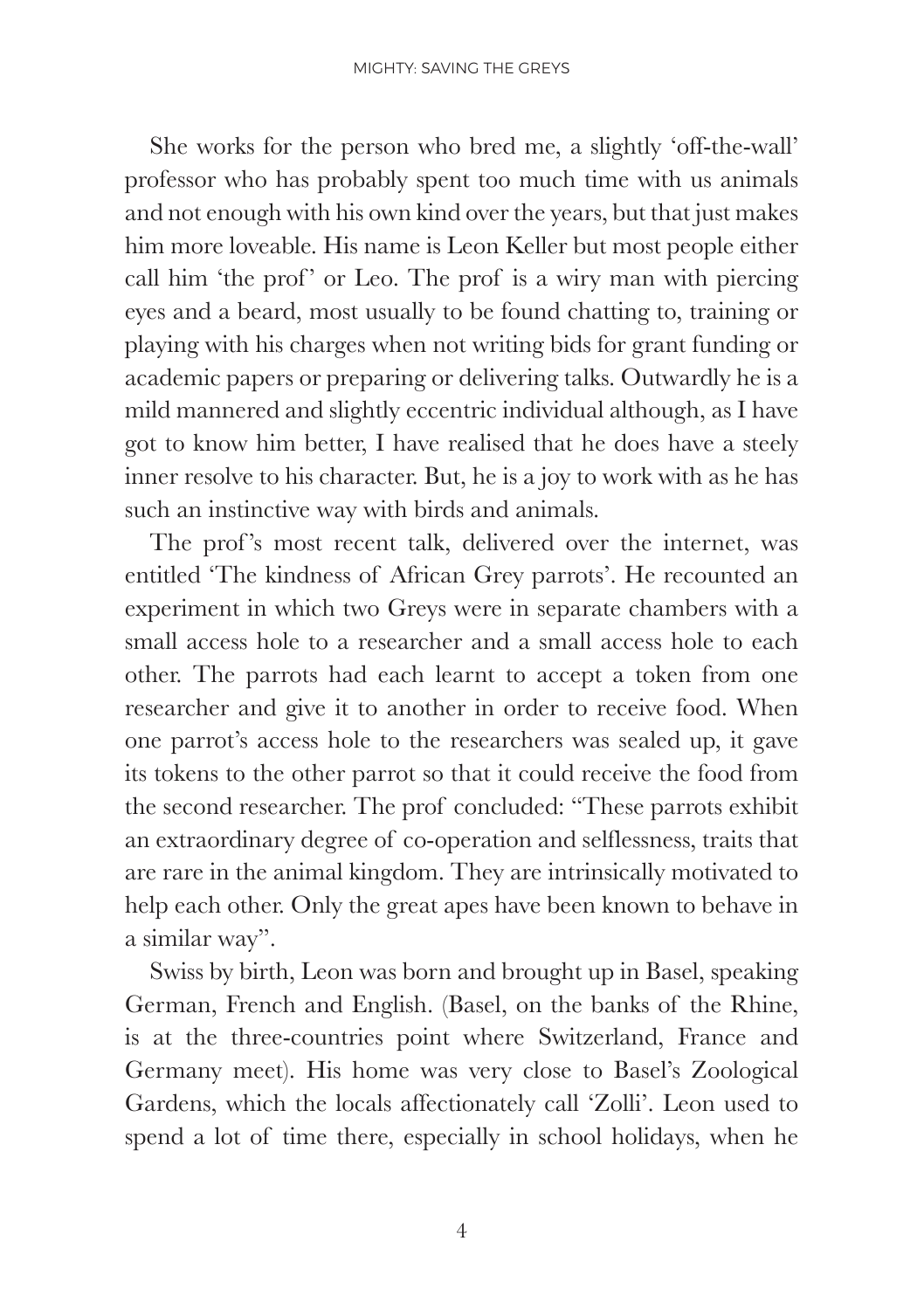was sometimes allowed to help out. He found all animals and birds totally fascinating and had a natural affinity with most of them.

He wanted to understand how much of the world around them the birds and animals can comprehend – particularly the more intelligent ones – and how they all fit into the world as we know it. He always seemed destined to study the natural world and animal and bird behaviour and this is what he did, doing his first degree in natural science at Cambridge University after he had completed his one-year compulsory military service which all fit Swiss men had to undertake at the time. After Cambridge he continued his studies and researches in London, which he made his home, and settled happily into an academic life, marrying an English woman and acquiring dual nationality.

These days, having already earned his pension, he is a visiting professor at a couple of universities and he concentrates mainly on his 'baby' – the research facility he set up that is attached to the zoo and which is housed in a large log cabin behind the parrot house. Zoe is his only full time researcher but other young scientists pass through on a regular basis either on secondments from a university whilst working on a special project or by arrangement as part of their training. The prof is well known in his specialist field and is an especially popular speaker because of his ability to speak fluent German and French as well as English. He still receives invitations to speak at conferences at home and overseas.

In the past he found it hard to turn down such invitations because they allowed him to mix with other specialists and he always learnt something by doing so. In the early 2020s, though, many conferences went on-line as a result of the Covid pandemic, resulting in big savings for attendees and their employers, but reducing opportunities for personal interaction.

Through teleconferencing, (which I find difficult to comprehend),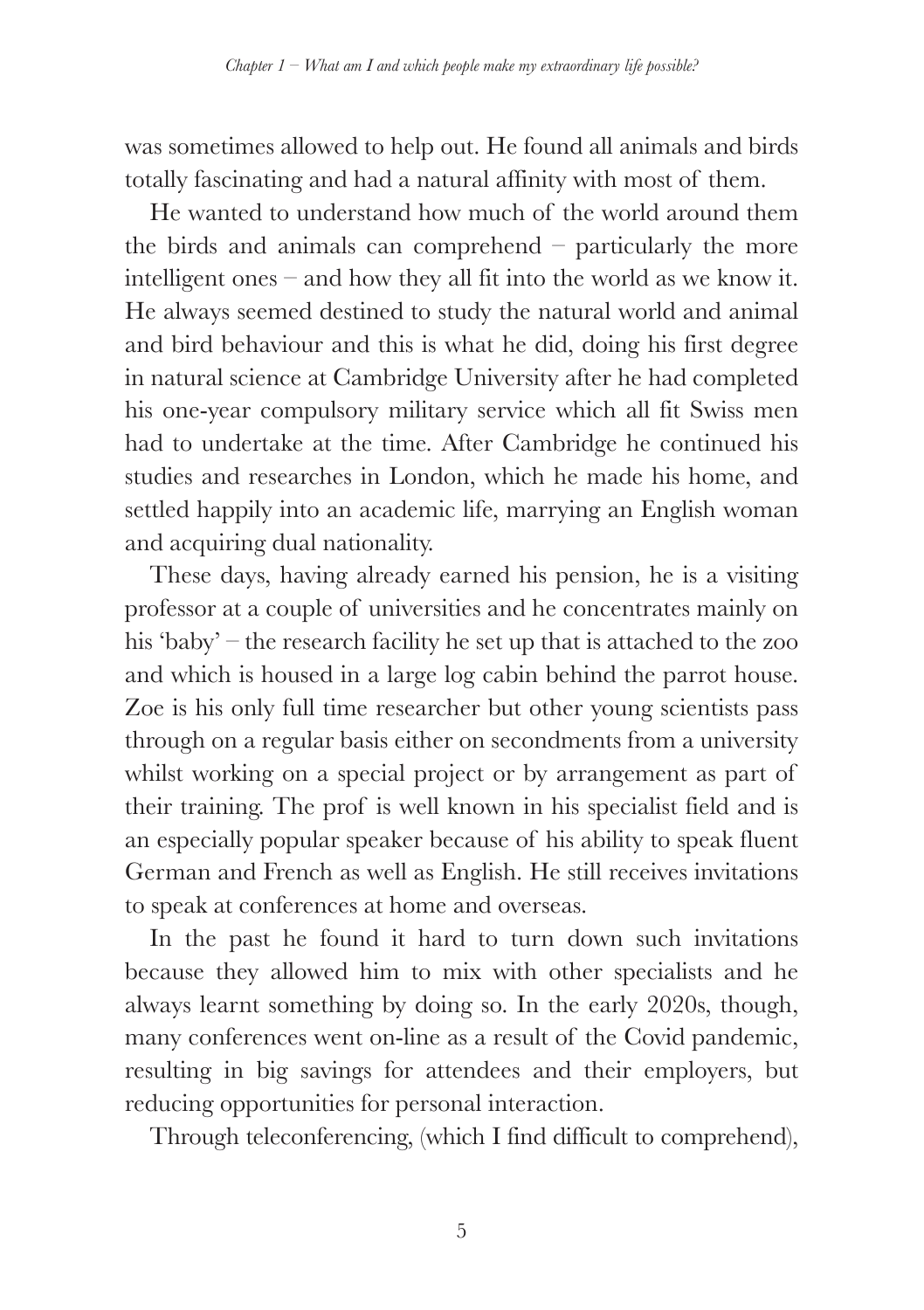the prof can deliver talks all over the world from his office at the lab and he can take part in webinars and discussions with other academics by the same means. But it is not quite the same as mingling on the periphery of a conference and getting into often fascinating conversations with strangers who are carrying out the most interesting experiments or are in the process of developing new theories. The discovery element of those random meet-ups is something he misses.

What he tries never to miss, however, is his annual ski-ing holiday in Switzerland where he meets up with members of his family and childhood friends. Being Swiss, of course, he grew up ski-ing. In less than two hours of walking out of his home in the city, he could be on the slopes in any of four top resorts in Switzerland or one in the Black Forest in Germany and, like most of his teenage contemporaries, he spent his winter holidays as a ski instructor. The pay was derisory but accommodation at the ski resorts was thrown in and all the young ski instructors had a whale of a time. But, even in the Alps, he would be constantly looking skywards to observe the kestrels, the choughs and the eagles. In fact, over the years, he has nearly come to grief more than once by being distracted by birds whilst ski-ing instead of watching where he was going.

When I first witnessed ski-ing on television, I was totally perplexed as to why human beings would willingly strap sticks on their feet and set off (apparently without total control) down snow-covered mountain slopes at risk of life and limb. But I came to understand that, apart from skydiving, ziplining, abseiling and bungy-jumping, (none of which last for an extended period), it is the nearest experience many humans have to flying and, unlike those other four activities, there is in fact more of an element of control. Especially for those who are any good at it.

Nowadays, when the prof goes home, he tries to find time to visit a Swiss animal rescue park which is just an hour away by train from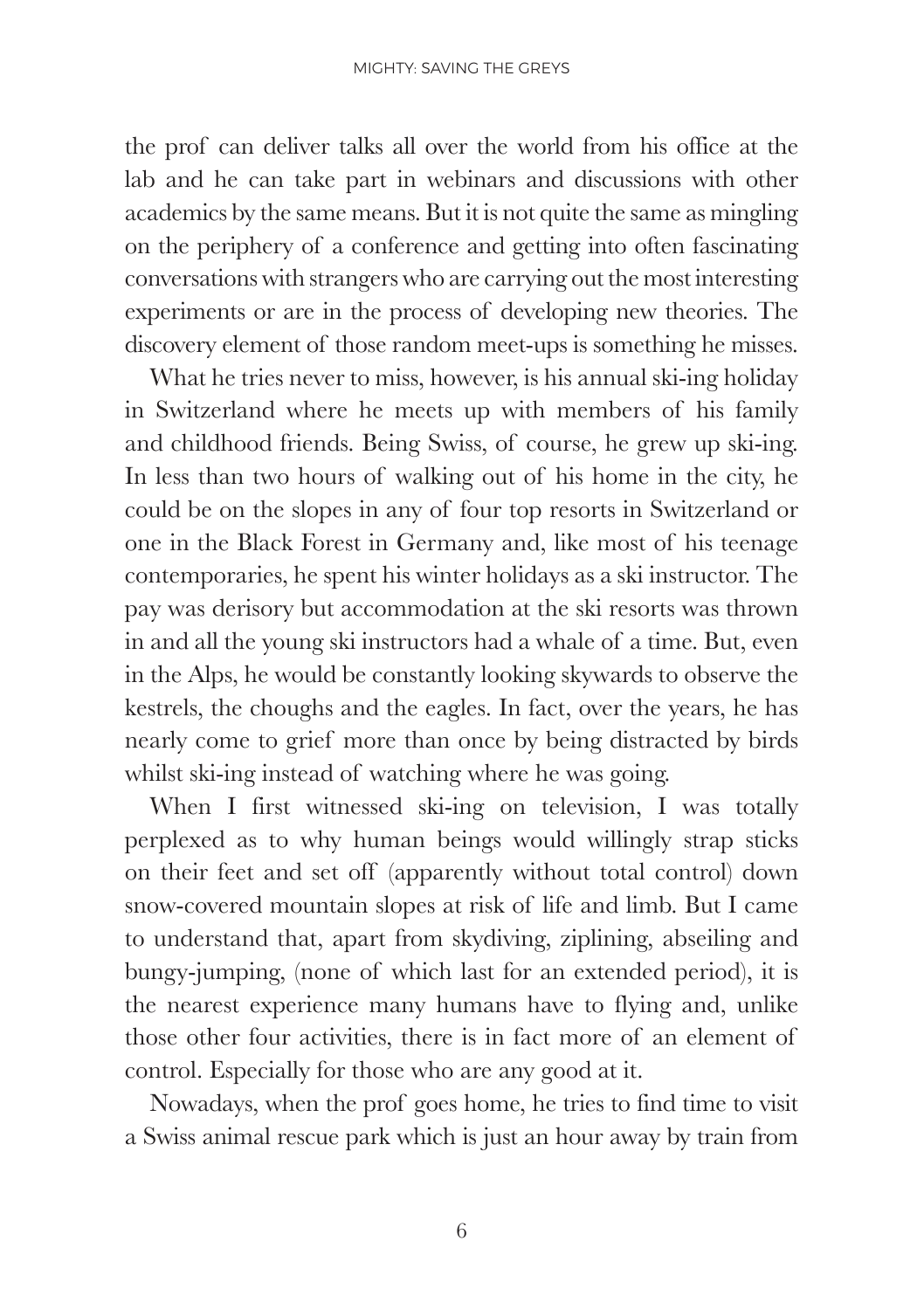Basel. Whereas Zolli is in the centre of Basel in a (mainly) German speaking canton, the rescue park covers over 50,000 square metres of the Jura country and is in a French speaking canton. It only opened in 2018 and is dedicated mainly to rescue animals, ranging from tigers, wolves and lynx to owls (It has well over 300 rescued animals and birds). It also acts as a retirement home for many animals. It has a birds of prey enclosure and daily falconry displays and it has a large walk-in aviary where the parrots are kept including Greys.

In London the prof works closely with the general manager of the zoo, Dijon Baptiste, a character with a big personality who breezes into the lab at regular intervals. When I was there recently, he burst in with his latest joke: "A man is driving along and sees a parrot in the street. He picks it up and puts it in his car. He spots a policeman and asks what he ought to do with the parrot he has just found. 'Take him to the zoo', says the policemen. A few days later the policeman spots the man again and the parrot is still in his car. 'I thought you were taking the parrot to the zoo', the policeman said. 'I did', said the man, 'and we had such a great time that we are now going to the beach!'" Dijon spun on his heels and left, leaving the prof and Zoe, another researcher (and me) chuckling away.

It is very common for Dijon to ask the prof to see if he can work out what is wrong with an animal that is behaving oddly, if a vet has failed to find a physical cause. The prof will often set up a CCTV in the animal's pen or the bird's cage and watch it from his desk in the lab over a few days. He has also been known to sit in an animal's enclosure outside of public opening times, observing and talking softly to the animal. Sometimes he will recommend that the animal's pen or cage is re-arranged, or new distractions are introduced into it, or the animal is moved to a new pen or cage where it has different neighbours. He has concluded before now that an animal just does not like its appointed keeper.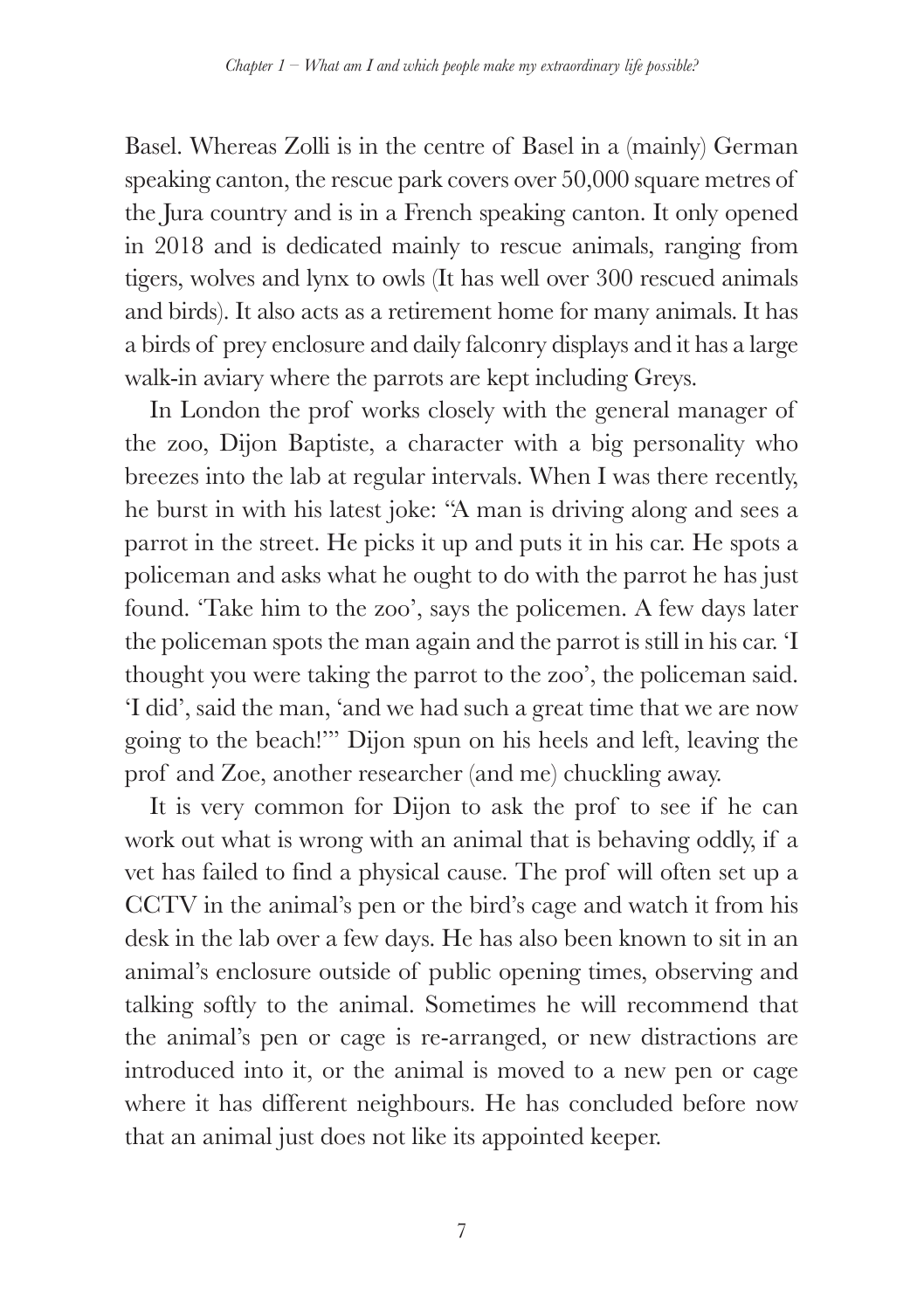Dijon is always willing to try out the prof 's suggestions to bring an animal round because he has so often been right in his assessments. He really does seem to have a second sense where animals and birds are concerned. Dijon often, affectionately, calls the prof 'Dr. Doolittle', especially as he frequently observes him chatting to the creatures he is studying in a natural manner as though they are fellow kin.

Whilst Dijon has overall responsibility for the zoo's animals, the environment in which they live and ensuring that the zoo is commercially viable, some of the parrots and monkeys are the property of the professor, who is also a registered breeder of both. Dijon and the prof have become friends as well as colleagues, but the prof is determined to keep his most recent experiments a closely guarded secret and Dijon is not 'in' on the big secret that is me.

It was the prof who named me Marty and it was he who chose me to be a special case after I had impressed him with my ability to work out puzzles. Amongst other things, the prof devises 'puzzle toys' for us parrots to entertain us and to get to grips with. These involve us working out in what order you have to do certain tasks. For instance, if you pull a lever in one place, then step on another and then twist something else, (in my case with my beak), it is possible to release a tasty treat. Or, he has some little cabinets in which edible delights are stored but they can only be accessed if you work out how to remove plugs or turn certain controls. I have always loved these challenges and will not give up until I have conquered them. In addition, whenever the prof or one of his researchers put in focused time with me, they found that I was quick at picking up tunes to whistle and words and seemed to recognise how some words should be used.

So, it would be fair to say I was already a bit of a star pupil even before I received the treatment that jettisoned me into becoming a super parrot with exceptional reasoning and linguistic skills. I had